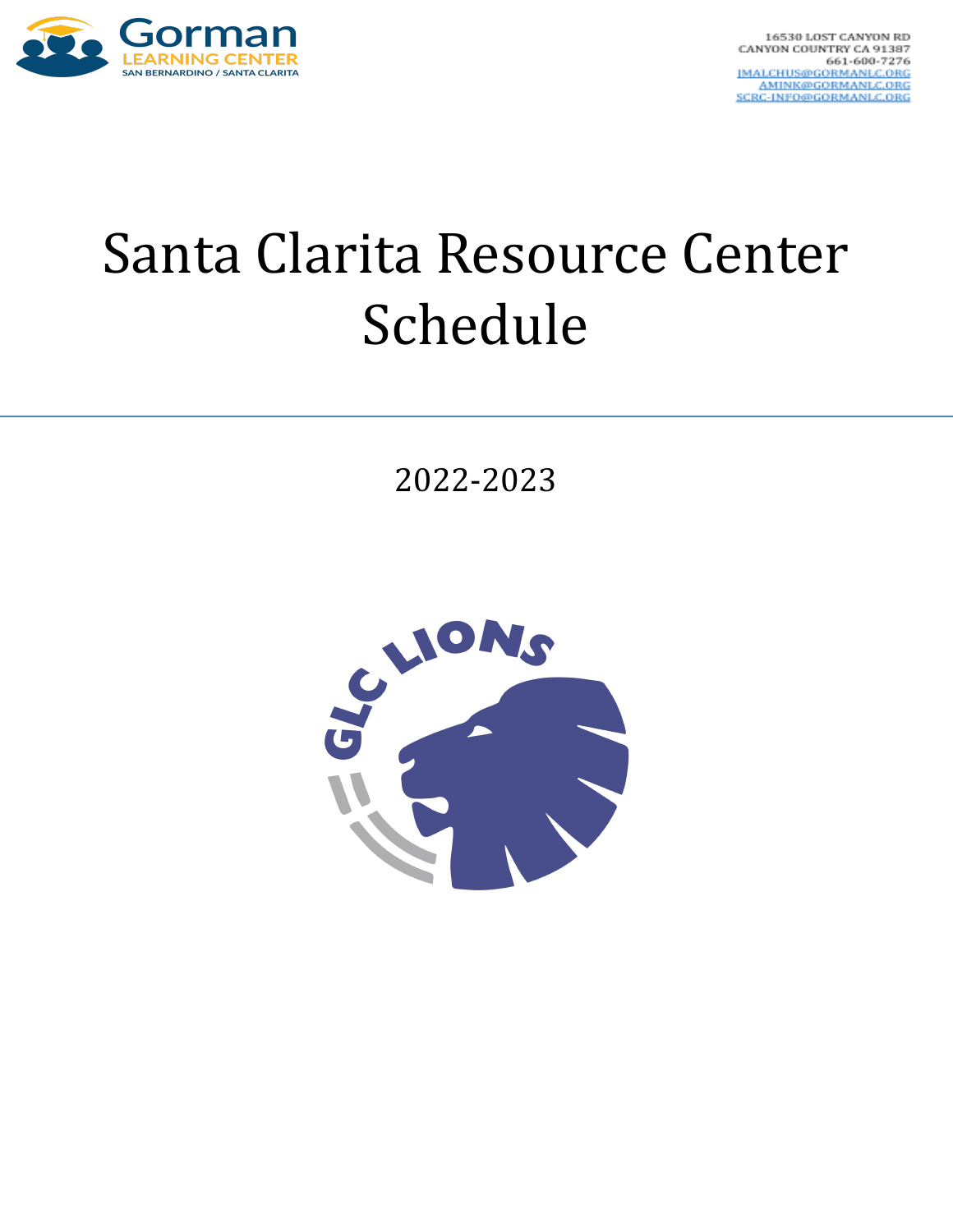## Santa Clarita Valley 2022-2023 RC Schedule

| Elementary Rotation Tk - $5^{\text{th}}$<br><b>Monday - Thursday</b> |                                         |                                        |                                        |                                                          |                                            |                                        |                                        |                                        |                                        |
|----------------------------------------------------------------------|-----------------------------------------|----------------------------------------|----------------------------------------|----------------------------------------------------------|--------------------------------------------|----------------------------------------|----------------------------------------|----------------------------------------|----------------------------------------|
|                                                                      | Tk-K<br>$(1x$ week)<br>$M-TH$           | 1 <sup>st</sup><br>$(1x$ week)<br>M-TH | 2 <sup>nd</sup><br>$(1x$ week)<br>M-TH | $3^{\text{rd}} - 4^{\text{th}}$<br>$(1x$ week)<br>$M-TH$ | $\overline{5^{th}}$<br>$(1x$ week)<br>M-TH | Monday                                 | Tuesday                                | Wednesday                              | Thursday                               |
|                                                                      |                                         |                                        |                                        |                                                          | 8:30-9:15 workshops                        |                                        |                                        |                                        |                                        |
| $8:30-$                                                              |                                         |                                        |                                        |                                                          |                                            | 3-5 Computer<br>Keyboarding            | 3-5 Computer<br>Keyboarding            | 3-5 Computer<br>Keyboarding            | 3-5 Computer<br>Keyboarding            |
| 9:15                                                                 | <b>Optional Early Morning Workshops</b> |                                        |                                        |                                                          |                                            | Tk-K Fun<br>with Phonics               | Tk-K Fun<br>with Phonics               | Tk-K Fun with<br>Phonics               | Tk-K Fun<br>with Phonics               |
|                                                                      |                                         |                                        |                                        |                                                          |                                            | $3-5$ Art                              | $3-5$ Art                              | $3-5$ Art                              | $3-5$ Art                              |
| $9:25-$<br>10:20                                                     | PE                                      | History                                | Math                                   | Science                                                  | Language<br>Arts                           | 1-3 Intro to<br>Gymnastics/<br>Parkour | 1-3 Intro to<br>Gymnastics/<br>Parkour | 1-3 Intro to<br>Gymnastics/<br>Parkour | 1-3 Intro to<br>Gymnastics/<br>Parkour |
| $10:20-$<br>11:15                                                    | Language<br>Arts                        | PE                                     | Language<br>Arts                       | Language<br>Arts                                         | History                                    |                                        |                                        |                                        |                                        |
| $11:15-$<br>11:45                                                    | <b>LUNCH</b>                            |                                        |                                        |                                                          |                                            |                                        |                                        |                                        |                                        |
| $11:45-$<br>12:30                                                    | Math                                    | Writing                                | History                                | History                                                  | Math                                       |                                        |                                        |                                        |                                        |
| $12:30-$<br>1:15                                                     | History                                 | Language<br>Arts                       | PE                                     | Writing                                                  | Science                                    |                                        |                                        |                                        |                                        |
| $1:15-$<br>1:35                                                      | <b>SNACK</b>                            |                                        |                                        |                                                          |                                            |                                        |                                        |                                        |                                        |
| $1:35-$<br>2:20                                                      | Science                                 | Science                                | Science                                | PE                                                       | Writing                                    |                                        |                                        |                                        |                                        |
| $2:20-$<br>3:00                                                      | Writing                                 | Math                                   | Writing                                | Math                                                     | PE                                         |                                        |                                        |                                        |                                        |
|                                                                      |                                         |                                        |                                        |                                                          |                                            |                                        | $3:00-4:00$ workshops                  |                                        |                                        |
| $3:00-$                                                              |                                         |                                        |                                        |                                                          |                                            | $Tk-2$<br>Creatabilities               | $Tk-2$<br>Creatabilities               | $Tk-2$<br>Creatabilities               | $Tk-2$<br>Creatabilities               |
| 4:00                                                                 | Optional Workshops or Pick-Up           |                                        |                                        |                                                          | 3-5 Grab your<br>Passport                  | 3-5 Grab your<br>Passport              | 3-5 Grab your<br>Passport              | 3-5 Grab your<br>Passport              |                                        |

\*Schedule is subject to change\*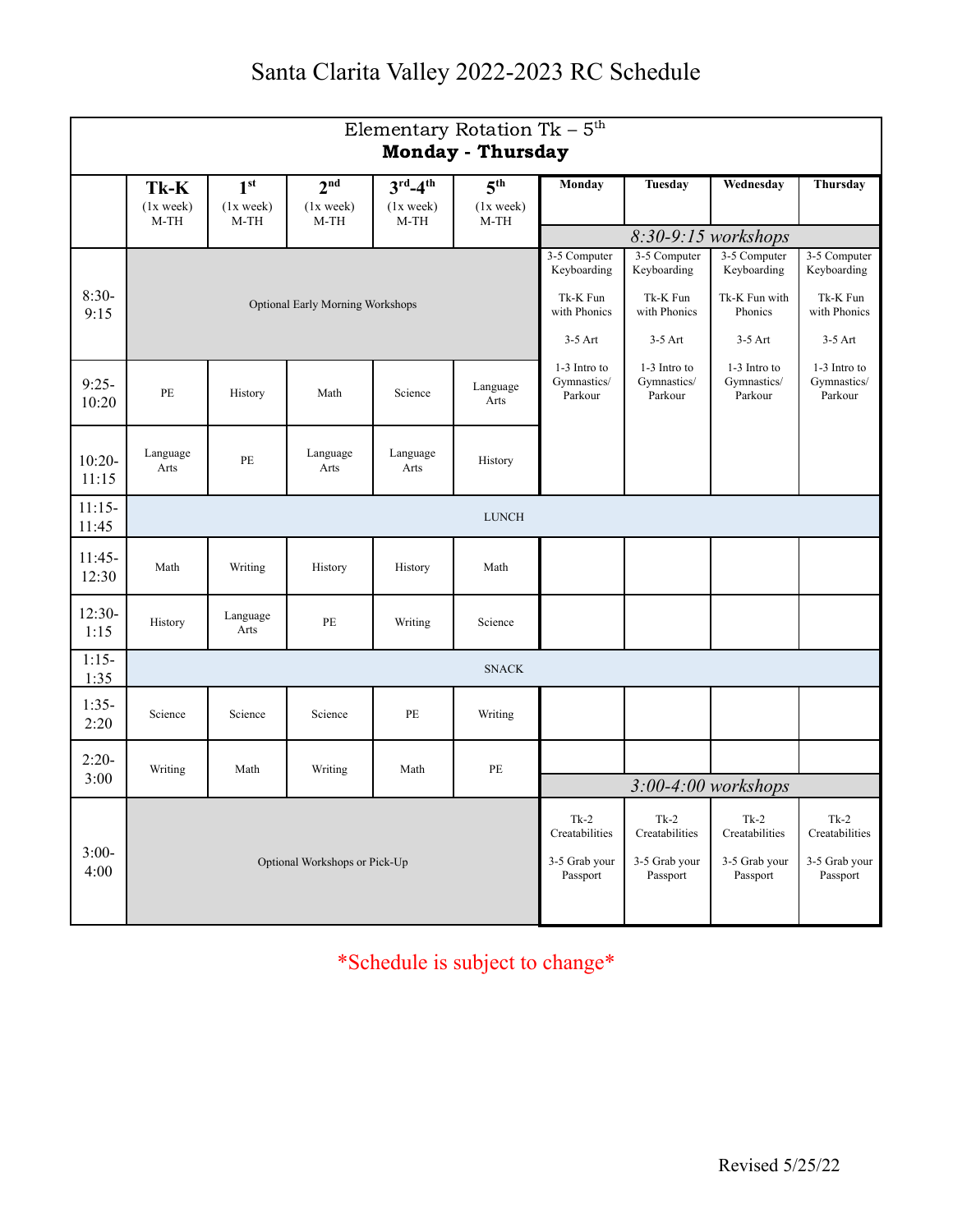## Santa Clarita Valley 2022-2023 RC Schedule

| Middle School 6th - 8th<br>2 day a week workshops |                                                                    | <b>Monday</b><br>(Single day                                                                          | <b>Tuesday</b><br>(Single day                                | Wednesday<br>(Single day                                          | <b>Thursday</b><br>(Single day                                    |  |  |
|---------------------------------------------------|--------------------------------------------------------------------|-------------------------------------------------------------------------------------------------------|--------------------------------------------------------------|-------------------------------------------------------------------|-------------------------------------------------------------------|--|--|
| $8:30-$<br>9:40                                   | Int. Math<br>(M/W or T/TH)<br>English 8<br>(M/W or T/TH)           | wkshp)<br>6-12 Fitness                                                                                | wkshp)<br>6-12 Fitness                                       | wkshp)<br>6-12 Fitness                                            | wkshp)<br>6-12 Fitness                                            |  |  |
| $9:45-$<br>10:55                                  | <b>General Math</b><br>(M/W or T/TH)<br>English 7<br>(M/W or T/TH) | 6-12 Fitness<br>Art                                                                                   | 6-12 Fitness<br>Art                                          | 6-12 Fitness<br>Art                                               | 6-12 Fitness<br>Art                                               |  |  |
| $10:55-$<br>11:10                                 | <b>Break</b>                                                       |                                                                                                       |                                                              |                                                                   |                                                                   |  |  |
| $11:10-$<br>12:15                                 | Pre-Algebra<br>(M/W or T/TH)<br>English 6<br>(M/W or T/TH)         | Art<br>6-8 Intro to<br>3D printing                                                                    | Art<br>6-8 Intro to<br>3D printing                           | Art<br>Educational<br>Minecraft                                   | Art<br>Educational<br>Minecraft                                   |  |  |
| $12:15-$<br>12:45                                 | Lunch                                                              |                                                                                                       |                                                              |                                                                   |                                                                   |  |  |
| 12:50-<br>1:55                                    |                                                                    | Secrets of<br>Science<br>6-8 Intro to<br>eSports<br>Write On<br>6-8 Beginning<br>Theater              | Secrets of<br>Science<br>6-8 Intro to<br>eSports<br>Write On | Mysteries of<br>History<br>Funematics<br>6-8 Creative<br>Crafting | Mysteries of<br>History<br>Funematics<br>6-8 Creative<br>Crafting |  |  |
| $2:00-$<br>3:00                                   |                                                                    | Secrets of<br>Science<br>7-10 As the Page<br>Turns<br>7-12 Theater<br>Production Lab<br>$2:00 - 4:30$ | Secrets of<br>Science<br>7-10 As the Page<br>Turns           | Mysteries of<br>History<br>Exploding<br>Minds                     | Mysteries of<br>History<br>Exploding<br>Minds                     |  |  |
| $3:10-$<br>4:00                                   | Yearbook (8-12)<br>(M/W or T/TH)                                   | Junior Leaders                                                                                        | Junior Leaders                                               | 6-12 Dance<br>Travel the<br>World                                 | 6-12 Dance<br>Travel the<br>World                                 |  |  |